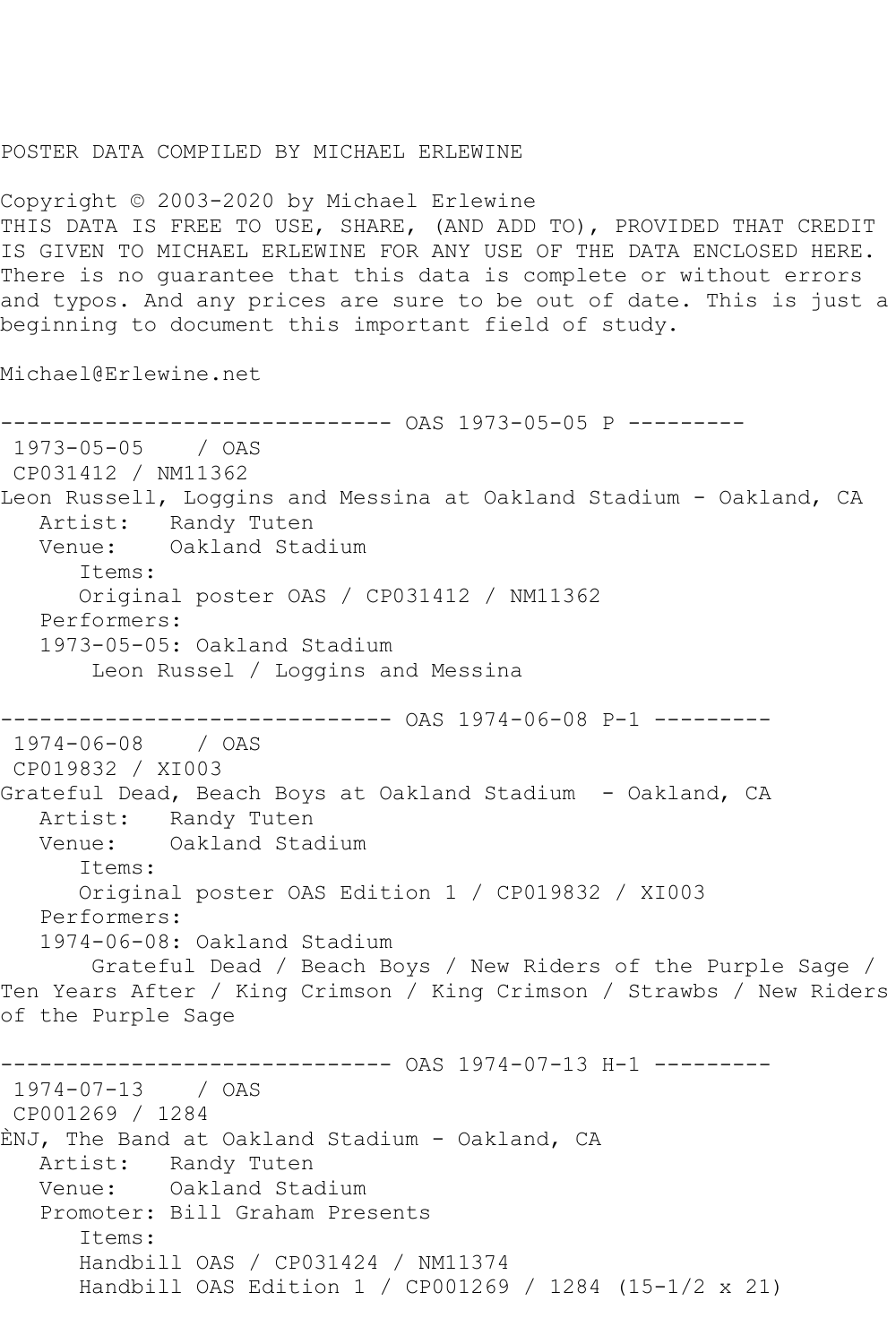Performers: 1974-07-13: Oakland Stadium / Band / Joe Walsh / Barnstorm / Jesse Colin Young ------------------------------ COW 1974-07-14 P-1 --------- 1974-07-14 / COW CP015134 / ME0281 Eric Clapton, Ross at Cow Palace - Sacramento, CA Artist: Randy Tuten Venue: Cow Palace, Sacramento Promoter: Bill Graham Presents Items: Original poster COW Edition 1 / CP015134 / ME0281 Performers: 1974-07-21: Cow Palace, Sacramento Eric Clapton / Ross 1974-07-14: Oakland Stadium Crosby Stills and Nash / Band / Joe Walsh / Barnstorm / Jesse Colin Young ------------------------------ OAS 1974-07-14 P --------- 1974-07-14 / OAS CP031425 / NM11375 ÈNJ, The Band at Oakland Stadium - Oakland, CA Artist: Randy Tuten<br>Venue: Oakland Stad Oakland Stadium Items: Original poster OAS / CP031425 / NM11375 Performers: 1974-07-14: Oakland Stadium / Band / Joe Walsh / Barnstorm / Jesse Colin Young / Eric Clapton ------------------------------ OAS 1975-08-23 P-1 --------- 1975-08-23 / OAS CP020836 / XM19750823 Led Zeppelin, Joe Walsh at Oakland Stadium - Oakland, CA Venue: Oakland Stadium Items: Original poster OAS Edition 1 / CP020836 / XM19750823 OAS / NONE / XM1975082 Performers: 1975-08-23: Oakland Stadium Led Zeppelin / Joe Walsh / Pretty Things ------------------------------ OAS 1976-04-25 P --------- 1976-04-25 / OAS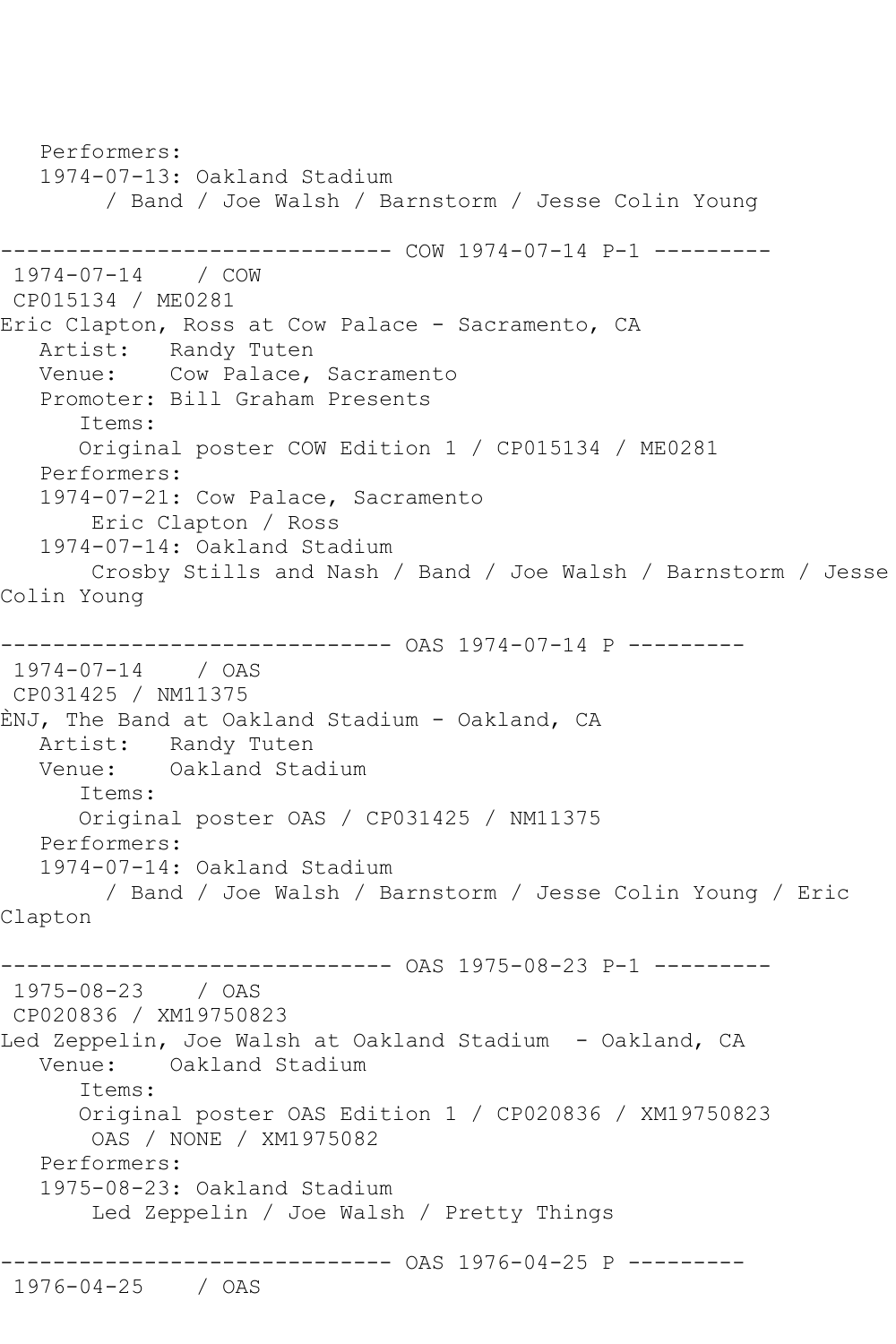CP031279 / NM11229 Peter Frampton, Fleetwood Mac at Oakland Stadium - Oakland, CA Artist: Randy Tuten Venue: Oakland Stadium Items: Original poster OAS / CP031279 / NM11229 Performers: 1976-04-25: Oakland Stadium Peter Frampton / Fleetwood Mac / Gary Wright ------------------------------ OAS 1976-06-05 P --------- 1976-06-05 / OAS CP031259 / NM11209 Boz Scaggs, Santana at Oakland Stadium - Oakland, CA Artist: Randy Tuten Venue: Oakland Stadium Items: Original poster OAS / CP031259 / NM11209 Performers: 1976-06-05: Oakland Stadium Boz Scaggs / Carlos Santana / Tower of Power / Jeff Beck / Journey / Jeff Beck / Blue Oyster Cult / Mahogany Rush ------------------------------ OAS 1976-06-05 P --------- 1976-06-05 / OAS CP031284 / NM11234 Jefferson Starship, Santana at Oakland Stadium - Oakland, CA Artist: Randy Tuten Venue: Oakland Stadium Items: Original poster OAS / CP031284 / NM11234 Performers: 1976-06-05: Oakland Stadium Jefferson Starship / Carlos Santana / Jeff Beck / Journey 1976-06-06: J. Geils Band / Jeff Beck / Blue Oyster Cult / Mahogany Rush ------------------------------ OAS 1976-07-11 P --------- 1976-07-11 / OAS CP031260 / NM11210 Liza and Robert at Oakland Stadium - Oakland, CA Artist: Randy Tuten Venue: Oakland Stadium Items: Original poster OAS / CP031260 / NM11210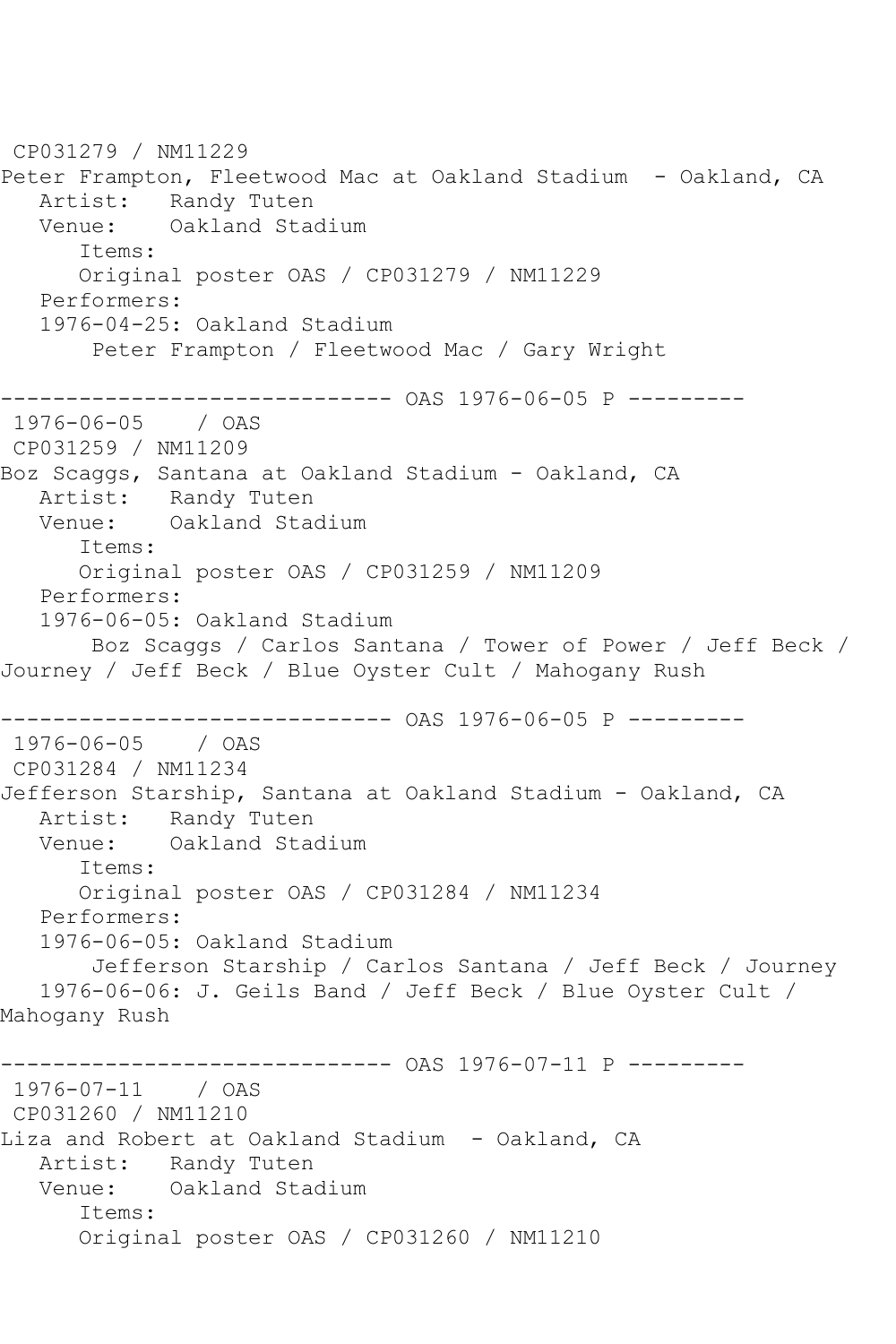Notes: Graig & Janise Kittredge and Mario & Florencee Barsotti Wish to Invite you to the Wedding of their Children LISA and ROBERT I just keep it simple and to the point with just lettering and simple boarder, like a town notice. Performers: 1976-07-11: Oakland Stadium Liza and Robert ------------------------------ OAS 1976-08-03 P --------- 1976-08-03 / OAS CP031269 / NM11219 Eagles, Linda Ronstadt at Oakland Stadium - Oakland, CA Artist: Randy Tuten Venue: Oakland Stadium Promoter: Bill Graham Presents Items: Original poster OAS / CP031269 / NM11219 Original poster OAS Edition 1 / CP015238 / ME0385 Performers: 1976-08-03: Oakland Stadium Eagles / Linda Ronstadt ------------------------------ OAS 1976-08-03 P --------- 1976-08-03 / OAS CP031268 / NM11218 Eagles, Linda Ronstadt at Oakland Stadium - Oakland, CA Artist: Randy Tuten Venue: Oakland Stadium Items: Original poster OAS / CP031268 / NM11218 Performers: 1976-08-03: Oakland Stadium Eagles / Linda Ronstadt ------------------------------ OAS 1977-05-07 P-1 --------- 1977-05-07 / OAS CP020889 / XM19770507 Fleetwood Mac, Doobie Brothers at Oakland Stadium - Oakland, CA Venue: Oakland Stadium Items: Original poster OAS Edition 1 / CP020889 / XM19770507 Performers: 1977-05-07: Oakland Stadium Fleetwood Mac / Doobie Brothers / Gary Wright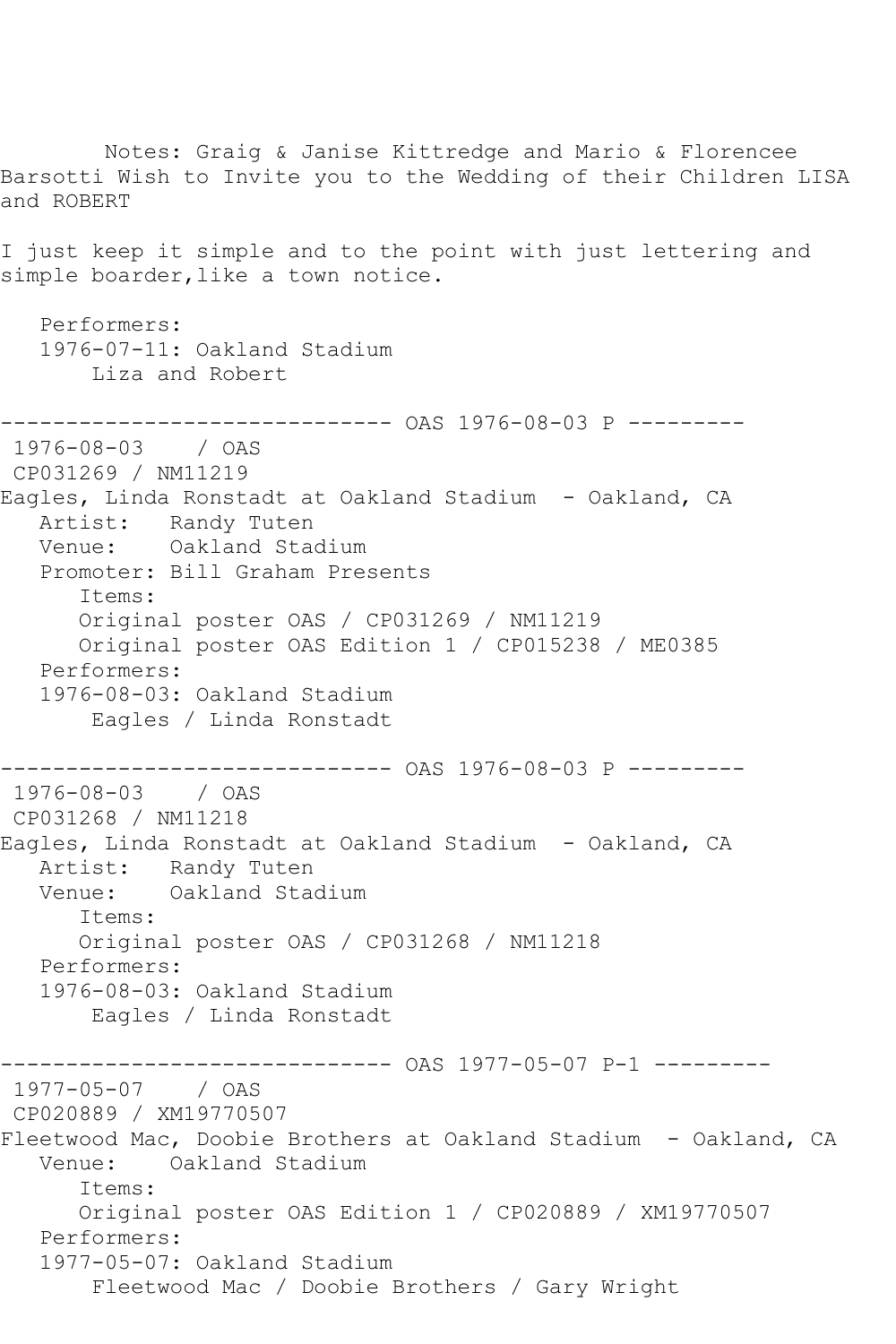------------------------------ OAS 1977-05-07 P --------- 1977-05-07 / OAS CP031251 / NM11201 Fleetwood Mac, Doobie Brothers at Oakland Stadium - Oakland, CA Artist: Randy Tuten Venue: Oakland Stadium Items: Original poster OAS / CP031251 / NM11201 Performers: 1977-05-07: Oakland Stadium Fleetwood Mac / Doobie Brothers / Gary Wright ------------------------------ OAS 1977-05-09 P-1 --------- 1977-05-09 / OAS CP009724 / CS04819 Pink Floyd at Oakland Stadium - Oakland, CA Venue: Oakland Stadium Items: Original poster OAS Edition 1 / CP009724 / CS04819 OAS / CP020890 / XM19770509 OAS / NONE / XM1977050 Performers: 1977-05-09: Oakland Stadium Pink Floyd ------------------------------ OAS 1977-05-20 P-1 --------- 1977-05-20 / OAS CP020892 / XM19770520 Eagles, Steve Miller Blues Band at Oakland Stadium - Oakland, CA Venue: Oakland Stadium Items: Original poster OAS Edition 1 / CP020892 / XM19770520 OAS / NONE / XM1977052 Performers: 1977-05-20: Oakland Stadium Eagles / Steve Miller Blues Band / Atlanta Rhythm Section / Heart / Foreigner ------------------------------ OAS 1977-05-28 P --------- 1977-05-28 / OAS CP031253 / NM11203 Eagles, Steve Miller Band at Oakland Stadium - Oakland, CA Artist: Randy Tuten Venue: Oakland Stadium Items: Original poster OAS / CP031253 / NM11203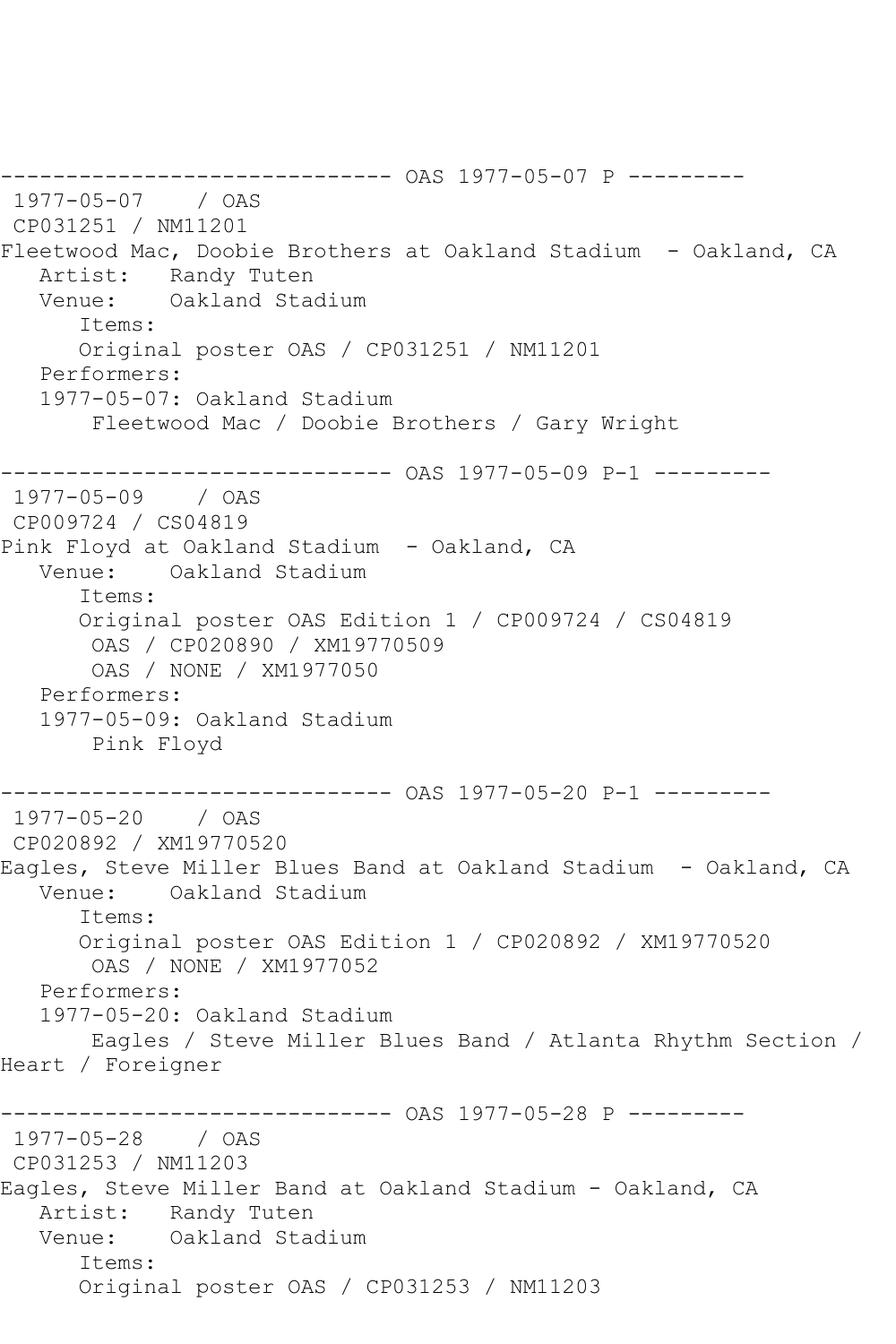Notes: REPLACE EXISTING IMAGE Performers: 1977-05-28 1977-05-30: Oakland Stadium Eagles / Steve Miller Blues Band / Atlanta Rhythm Section / Heart ------------------------------ OAS 1977-07-02 P --------- 1977-07-02 / OAS CP031256 / NM11206 Peter Frampton, Lynyrd Skynyrd at Oakland Stadium - Oakland, CA Artist: Randy Tuten<br>Venue: Oakland Stad Oakland Stadium Items: Original poster OAS / CP031256 / NM11206 Notes: The color image was a full page ad for newspapers. I just keep it simple and used a photo of Peter Frampton that Bill wanted to use. Performers: 1977-07-02 1977-07-04 ?: Oakland Stadium Peter Frampton / Lynyrd Skynyrd / Carlos Santana / Outlaws ------------------------------ OAS-4.050 1977-07-23 P-1 --------- 1977-07-23 / OAS 4.050 CP005809 / CP01058 Led Zeppelin at Oakland Stadium - Oakland, CA Notes: This item appears in the Art of Rock book, plate no. 4.050 Private Notes: AOR-4.050 Led Zeppelin Proof \* A- 1500 @ Artist: Randy Tuten Venue: Oakland Stadium Promoter: Bill Graham Presents Items: Original poster OAS-4.050 Edition 1 / CP005809 / CP01058 (19-  $1/2 \times 28 - 1/2$  AORPlate: 4.050 Price: 1500.00 Handbill OAS-4.050 / CP031232 / NM11182 AORPlate: 4.050 Performers: 1977-07-23: Oakland Stadium Led Zeppelin ----------- OAS 1978-05-28 P ---------1978-05-28 / OAS CP031246 / NM11196 Beach Boys, Linda Ronstadt at Oakland Stadium - Oakland, CA Artist: Randy Tuten<br>Venue: Oakland Stad Oakland Stadium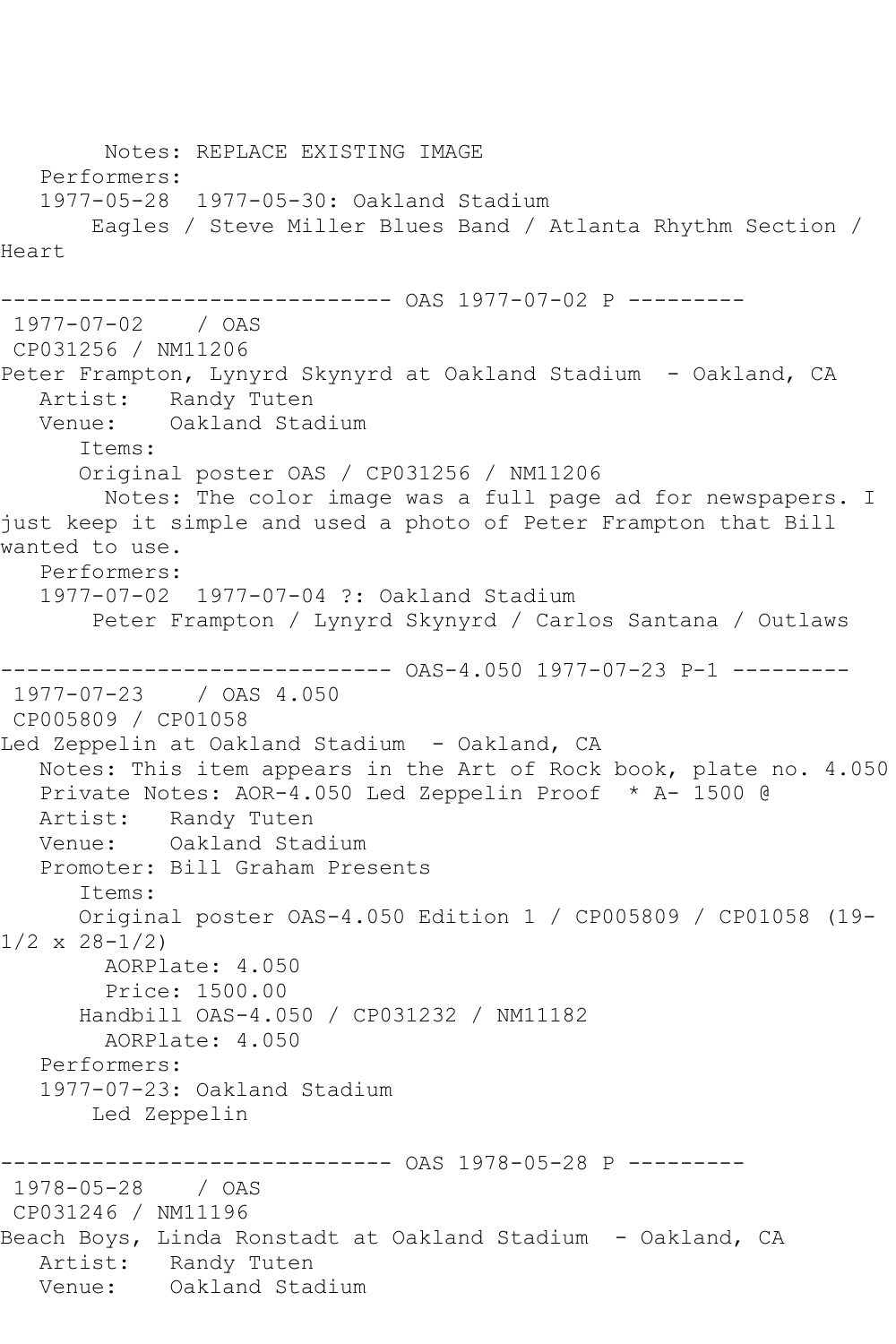Items: Original poster OAS / CP031246 / NM11196 Performers: 1978-05-28: Oakland Stadium Beach Boys / Linda Ronstadt / Dolly Parton / Norton Buffalo ------------------------------ OAS 1978-06-17 P --------- 1978-06-17 / OAS CP031229 / NM11179 Steve Miller Blues Band, Bob Seger at Oakland Stadium - Oakland, CA Artist: Randy Tuten Venue: Oakland Stadium Items: Original poster OAS / CP031229 / NM11179 Performers: 1978-06-17: Oakland Stadium Steve Miller Blues Band / Bob Seger / Outlaws / Ronnie Montrose / Toby Beau ------------------------------ OAS 1978-07-23 P --------- 1978-07-23 / OAS CP031223 / NM11173 Aerosmith, Foreigner at Oakland Stadium - Oakland, CA Artist: Randy Tuten Venue: Oakland Stadium Items: Original poster OAS / CP031223 / NM11173 Performers: 1978-07-23: Oakland Stadium Aerosmith / Foreigner / Pat Travers / Van Halen / AC/DC ------------------------------ OAS 1979-05-06 P --------- 1979-05-06 / OAS CP031206 / NM11156 Boston, Sammy Hagar at Oakland Stadium - Oakland, CA Artist: Randy Tuten<br>Venue: Oakland Stad Oakland Stadium Items: Original poster OAS / CP031206 / NM11156 Performers: 1979-05-06: Oakland Stadium Boston / Sammy Hagar / Eddie Money / U.K ------------------------------ OAS 1979-07-04 P-1 --------- 1979-07-04 CP015069 / ME0216 Journey, J. GEILS BAND at Oakland Stadium - Oakland, CA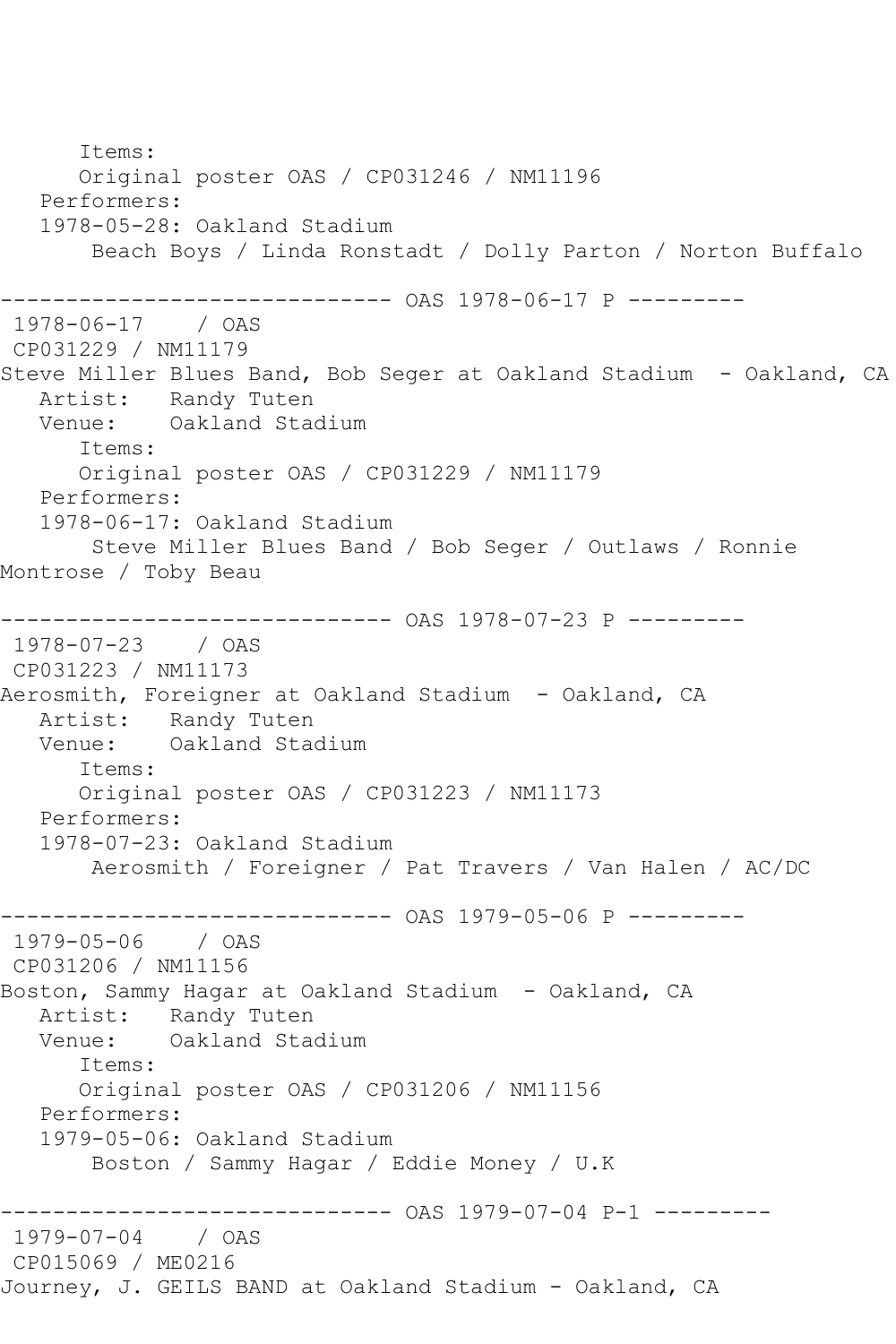Event: All American Rock and Roll Show (4th of July Artist: Randy Tuten Venue: Oakland Stadium Promoter: Bill Graham Presents Items: Original poster OAS / CP031205 / NM11155 Original poster OAS Edition 1 / CP015069 / ME0216 Performers: 1979-07-04: Oakland Stadium Journey / J. Geils Band / UFO / Thin Lizzy / Nazareth / Rockets ------------------------------ OAS 1979-07-21 P --------- 1979-07-21 / OAS CP031204 / NM11154 Aerosmith, Ted Nugent at Oakland Stadium - Oakland, CA Artist: Randy Tuten<br>Venue: Oakland Sta Oakland Stadium Items: Original poster OAS / CP031204 / NM11154 Performers: 1979-07-21: Oakland Stadium Aerosmith / Ted Nugent / AC/DC / Mahogany Rush ------------------------------ OAS 1979-09-15 P --------- 1979-09-15 / OAS CP031203 / NM11153 Foghat, Foreigner at Oakland Stadium - Oakland, CA Artist: Randy Tuten Venue: Oakland Stadium Items: Original poster OAS / CP031203 / NM11153 Performers: 1979-09-15: Oakland Stadium Foghat / Foreigner / Gamma / Cars / Bram Tchaikovsky / Ronnie Montrose ------------------------------ 1980-07-27 P --------- 1980-07-27 / CP060966 / CP060966 Journey at Oakland Stadium [Oakland, CA] Artist: Stanley Mouse Venue: Oakland Stadium Promoter: Bill Graham Presents Items: Original poster / CP060966 / CP060966 (19-7/8 x 29-7/8) Performers: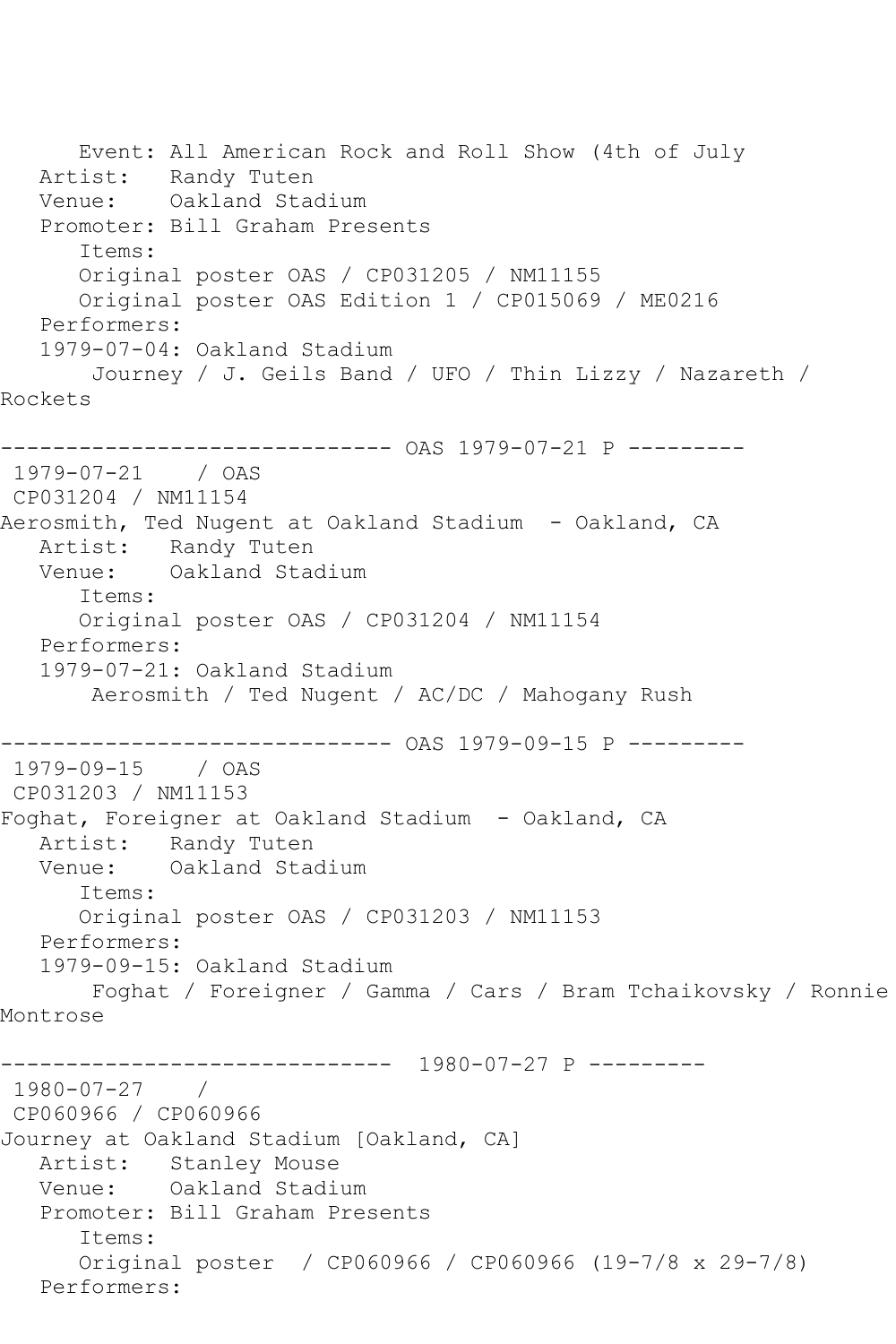```
 1980-07-27: Oakland Stadium
       Journey
          ------------------------------ OAS-BGP-032-A -O 1987-08-29 P-1 -----
----
1987-08-29 / OAS BGP-032-A -O
CP005867 / CP01116
Who at Oakland Stadium - Oakland, CA
   Notes: Oversize
   Private Notes: BGP-032-A -O
 Artist: Randy Tuten
 Venue: Oakland Stadium
   Promoter: Bill Graham Presents BGP
       Items:
      Original poster OAS-BGP-032-A -O Edition 1 / CP005867 / 
CP01116 (18-6/8 x 28-1/8)
        Price: 289.00
   Performers:
   1987-08-29 1987-08-30: Oakland Stadium
       Who
------------------------------ OAS-BGP-033-B O 1989-11-04 P-1 ------
---
1989-11-04 / OAS BGP-033-B O
CP005866 / CP01115
Rolling Stones at Oakland Stadium - Oakland, CA
   Notes: Oversize
   Private Notes: BGP-033-B O
   Artist: Dennis Larkins
   Venue: Oakland Stadium
   Promoter: Bill Graham Presents BGP
       Items:
      Original poster OAS-BGP-033-B O Edition 1 / CP005866 / CP01115 
(13 \times 19 - 1/4) Price: 184.00
   Performers:
   1989-11-04 1989-11-05: Oakland Stadium
       Rolling Stones
------------------------------ OAS-BGP-048-O 1991-10-12 P-1 --------
-
1991-10-12 / OAS BGP-048-O
CP005863 / CP01112
Metallica, Queensryche at Oakland Stadium - Oakland, CA
   Notes: Oversize
   Private Notes: BGP-048-O
      Event: Metallica, A Day On The Green at Oakland Stadium
```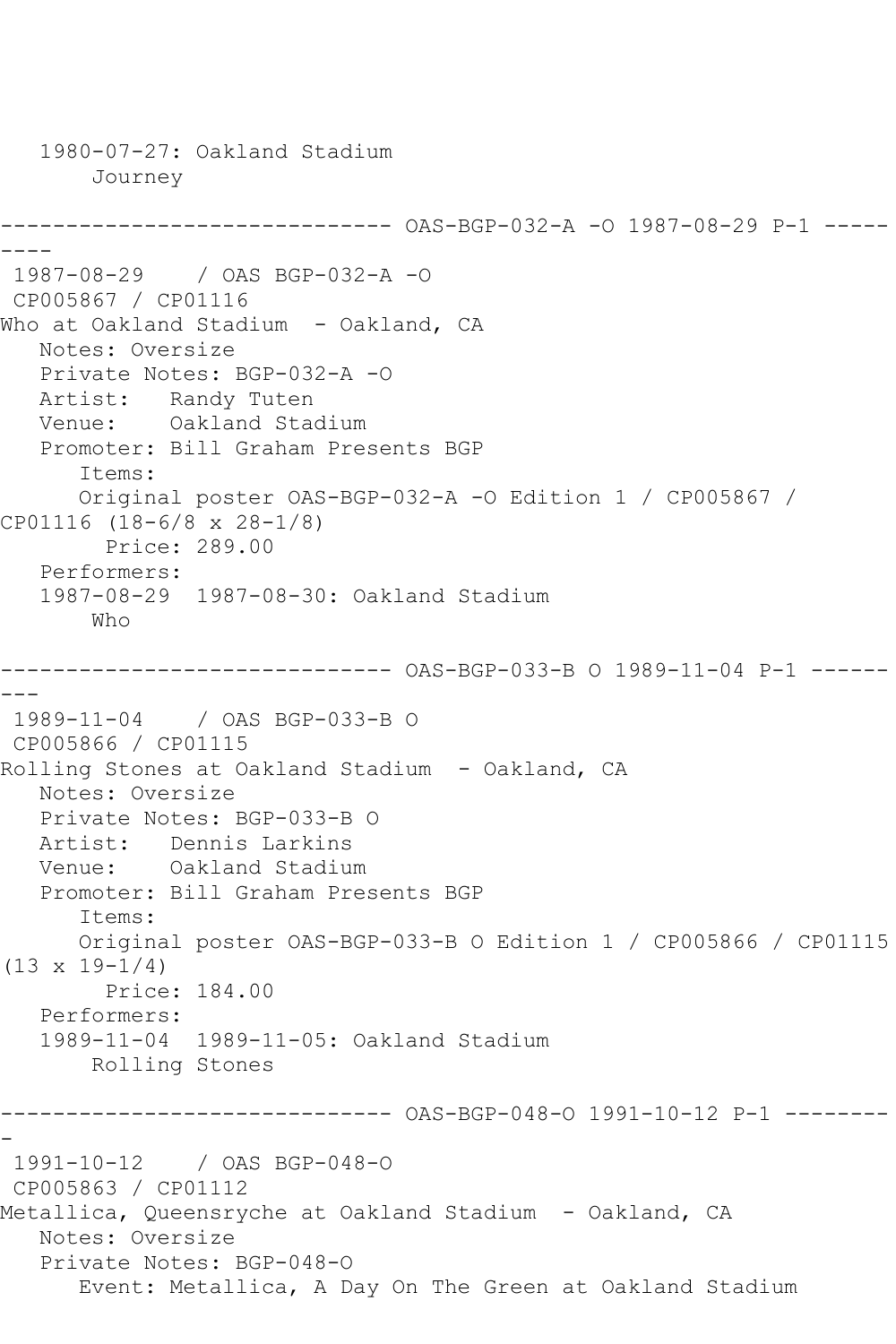Artist: Harry Rossit Venue: Oakland Stadium Promoter: Bill Graham Presents BGP Items: Original poster OAS-BGP-048-O Edition 1 / CP005863 / CP01112 (22 x 29-1/2) Price: 158.00 Performers: 1991-10-12: Oakland Stadium Metallica / Queensryche / Faith No More / Sound Garden ------------------------------ HORF-BGP-058-O 1992-06-19 P-1 ------- -- 1992-06-19 / HORF BGP-058-O CP005859 / CP01108 Genesis at Hornet Feild - Sacramento, CA Private Notes: BGP-058-O Artist: Randy Chavez Venue: Hornet Field Promoter: Bill Graham Presents BGP Items: Original poster HORF-BGP-058-O Edition 1 / CP005859 / CP01108 (17 x 24) Price: 6.30 Performers: 1992-06-19 1992-06-20: Hornet Field Oakland Stadium Genesis ------------------------------ OAS-BGP-064-O 1992-09-24 P-1 -------- - 1992-09-24 / OAS BGP-064-O CP005879 / CP01128 Guns N' Roses, Metallica at Oakland Stadium - Oakland, CA Notes: Oversize Private Notes: BGP-064-O Event: A Day On The Green at Oakland Stadium Artist: Phoebe Gloeckner Venue: Oakland Stadium Promoter: Bill Graham Presents BGP Items: Original poster OAS-BGP-064-O Edition 1 / CP005879 / CP01128 (22 x 29) Price: 105.00 Performers: 1992-09-24: Oakland Stadium Guns N' Roses / Metallica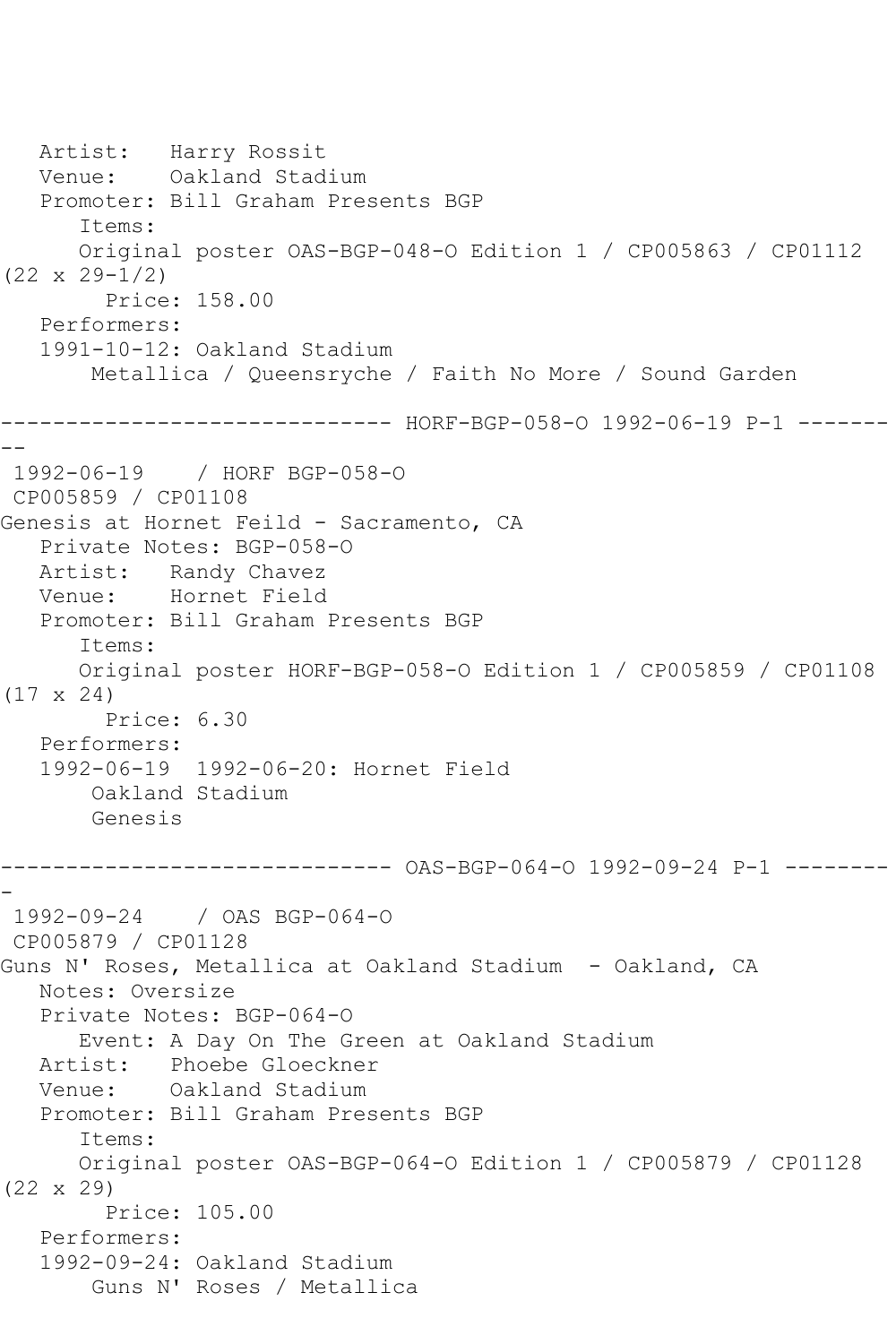------------------------------ OAS-BGP-100-O 1994-10-26 P-1 -------- - 1994-10-26 / OAS BGP-100-O CP005878 / CP01127 Rolling Stones, Seal at Oakland Stadium - Oakland, CA Notes: This is # 100, but has no number Oversize Says (c) 1994 RX0 Private Notes: BGP-100-O Event: Trick or Treat Artist: Harry Rossit Venue: Oakland Stadium Promoter: Bill Graham Presents BGP Items: Original poster OAS-BGP-100-O Edition 1 / CP005878 / CP01127 (19 x 28-1/2) Price: 210.00 Performers: 1994-10-26 1994-10-31: Oakland Stadium Rolling Stones / Seal ------------------------------ OAS 1997-06-15 P-1 --------- 1997-06-15 / OAS CP021316 / XM19970615 U2, Oasis at Oakland Stadium - Oakland, CA<br>Venue: Oakland Stadium Oakland Stadium Items: Original poster OAS Edition 1 / CP021316 / XM19970615 OAS / NONE / XM1997061 Performers: 1997-06-15: Oakland Stadium U2 / Oasis ------------------------------ OAS-BGP-167-O 1997-06-18 P-1 -------- - 1997-06-18 / OAS BGP-167-O CP005882 / CP01131 U2, Oasis at Oakland Stadium - Oakland, CA Private Notes: BGP-167-O Artist: Rex Ray Venue: Oakland Stadium Promoter: Bill Graham Presents BGP Items: Original poster OAS-BGP-167-O Edition 1 / CP005882 / CP01131 (21-1/4 x 32) Price: 132.00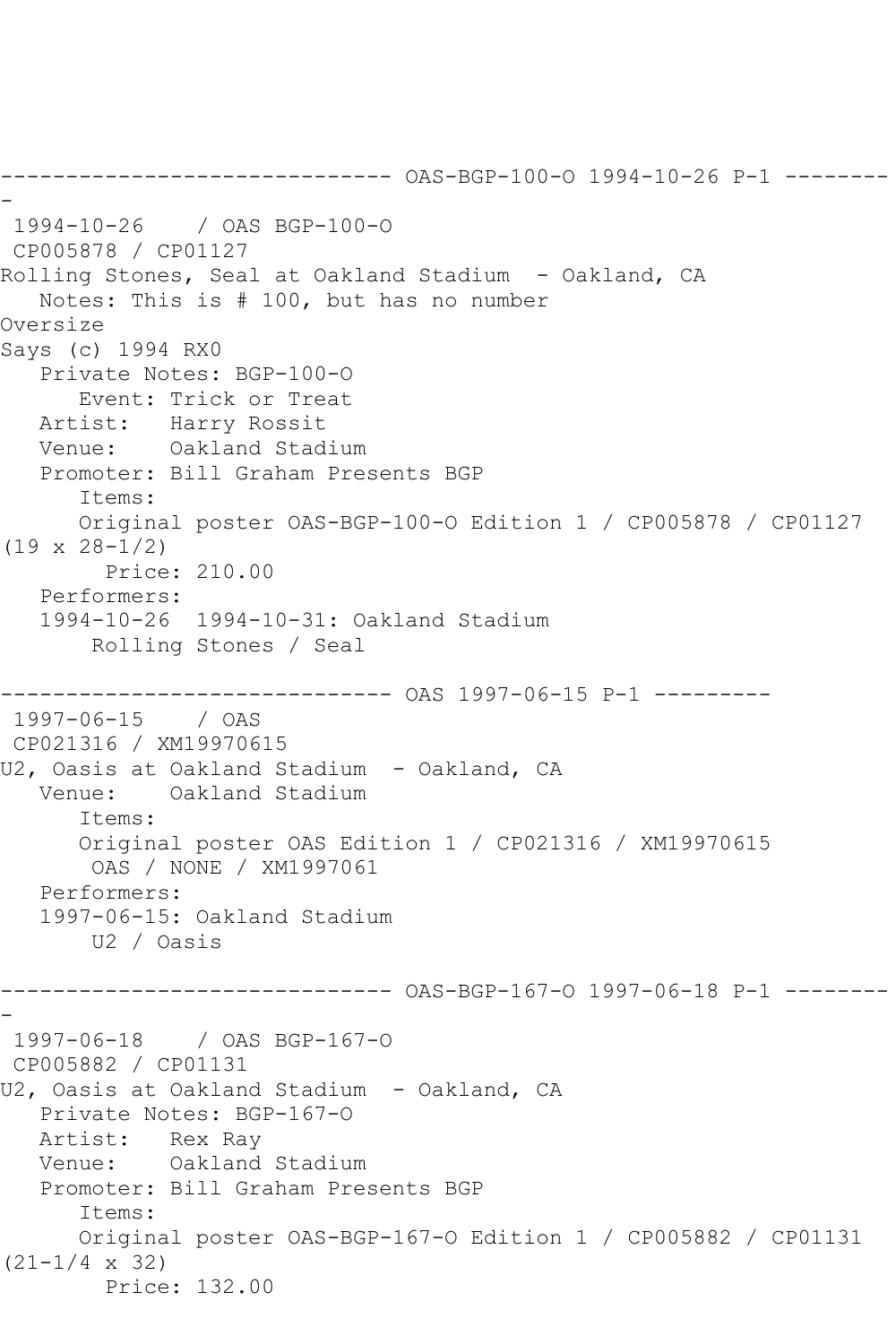```
 Performers:
   1997-06-18: Oakland Stadium
       U2 / Oasis
------------------------------ 1997-06-18 P ---------
1997-06-18 / 
CP700162
U2: Pop Mart tour 1997
   Venue: Oakland Stadium
       Items:
       Original poster / CP700162
   Performers:
   1997-06-18 1997-06-19: Oakland Stadium
       U2 / Pop Mart
------------------------------ OAS-BGP-180-O 1997-11-14 P-1 --------
-
1997-11-14 / OAS BGP-180-O
CP005871 / CP01120
Rolling Stones, Pearl Jam at Oakland Stadium - Oakland, CA
   Notes: Oversize
   Private Notes: BGP-180-O
   Artist: Randy Chavez
   Venue: Oakland Stadium
   Promoter: Bill Graham Presents BGP
       Items:
       Original poster OAS-BGP-180-O Edition 1 / CP005871 / CP01120 
(24-1/4 \times 30-1/8) Price: 368.00
   Performers:
   1997-11-14 1997-11-15: Oakland Stadium
       Rolling Stones / Pearl Jam
------------------------------ OAS 19zz-05-24 P-1 ---------
19zz-05-24 / OAS 
CP015245 / ME0392
Chicago, Beach Boys at Oakland Stadium - Oakland, CA
      Event: A Day on the Green
   Artist: Randy Tuten
   Venue: Oakland Stadium
   Promoter: Bill Graham Presents
       Items:
       Original poster OAS Edition 1 / CP015245 / ME0392
   Performers:
   19zz-05-24: Oakland Stadium
       Chicago / Beach Boys
```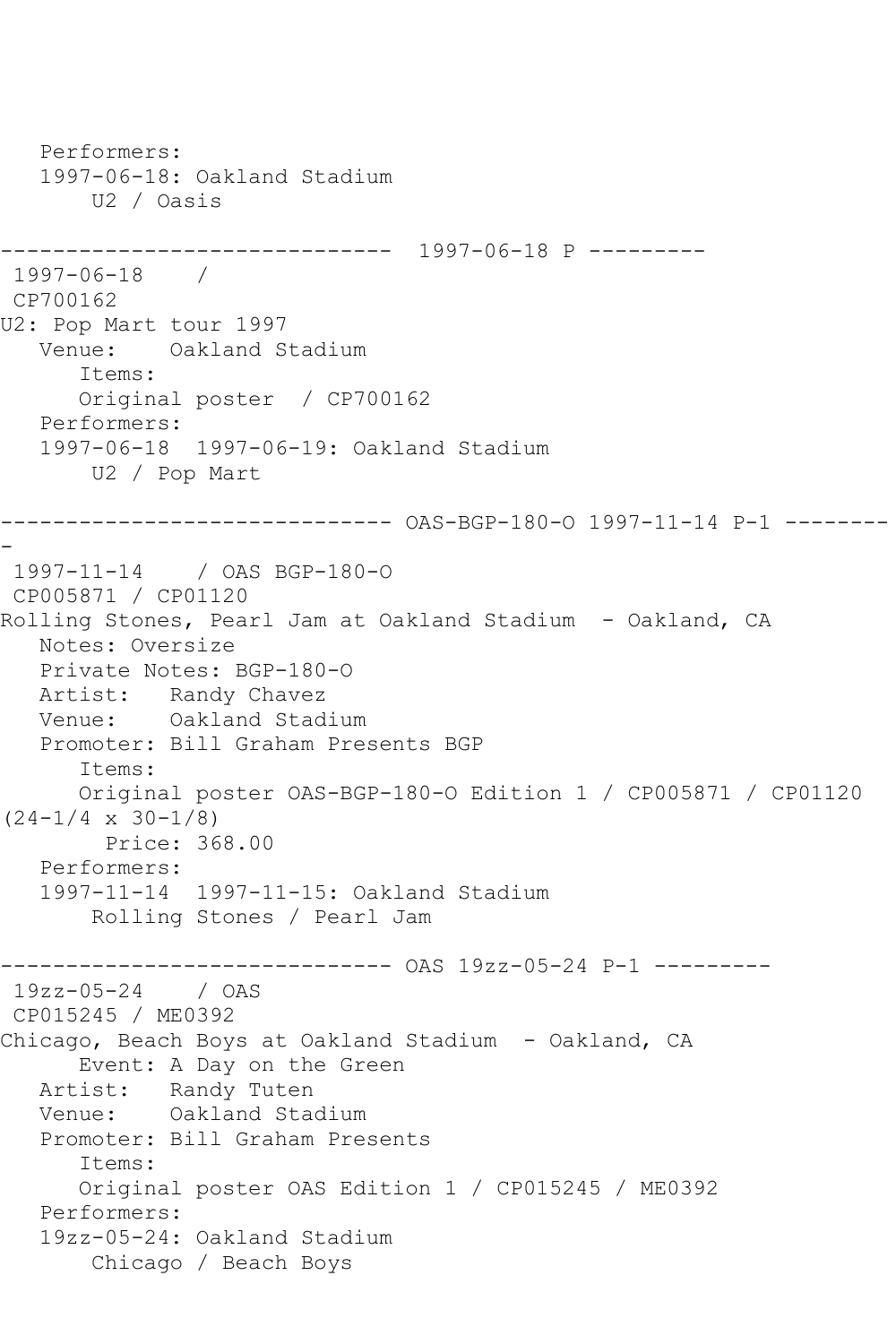------------------------------ OAS 19zz-07-14 P-1 --------- 19zz-07-14 / OAS CP015134 / ME0281 Crosby, Stills at Oakland Stadium - Oakland, CA Venue: Oakland Stadium Items: Original poster OAS Edition 1 / CP015134 / ME0281 Performers: 19zz-07-14: Oakland Stadium Crosby / Stills / Nash / Young Band / Joe Walsh / Jesse Colin Young / Barnstorm ------------------------------ OAS 19zz-07-30 P-1 --------- 19zz-07-30 / OAS CP020734 / XM19000730 Journey, Triumph at Oakland Stadium - Oakland, CA Venue: Oakland Stadium Items: Original poster OAS Edition 1 / CP020734 / XM19000730 OAS / NONE / XM1900073 Performers: 19zz-07-30: Oakland Stadium Journey / Triumph / Eddie Money / Bryan Adams / Gary Moore ------------------------------ OAS 19zz-08-20 P-1 --------- 19zz-08-20 / OAS CP015152 / ME0299 Simon & Garfunkel at Oakland Stadium - Oakland, CA Event: Day on the Green #2 Venue: Oakland Stadium Promoter: Bill Graham Presents Items: Original poster OAS Edition 1 / CP015152 / ME0299 Performers: 19zz-08-20: Oakland Stadium Simon and Garfunkel ------------------------------ zzzz-05-01 P --------  $zzzz-05-01$  s / CP052296 / CP052296 Peter Frampton, Fleetwood Mac at Oakland Stadium - Oakland, CA Benefit: New Year's Eve Artist: Randy Tuten Venue: Oakland Stadium Items: Original poster / CP052296 / CP052296 Performers: